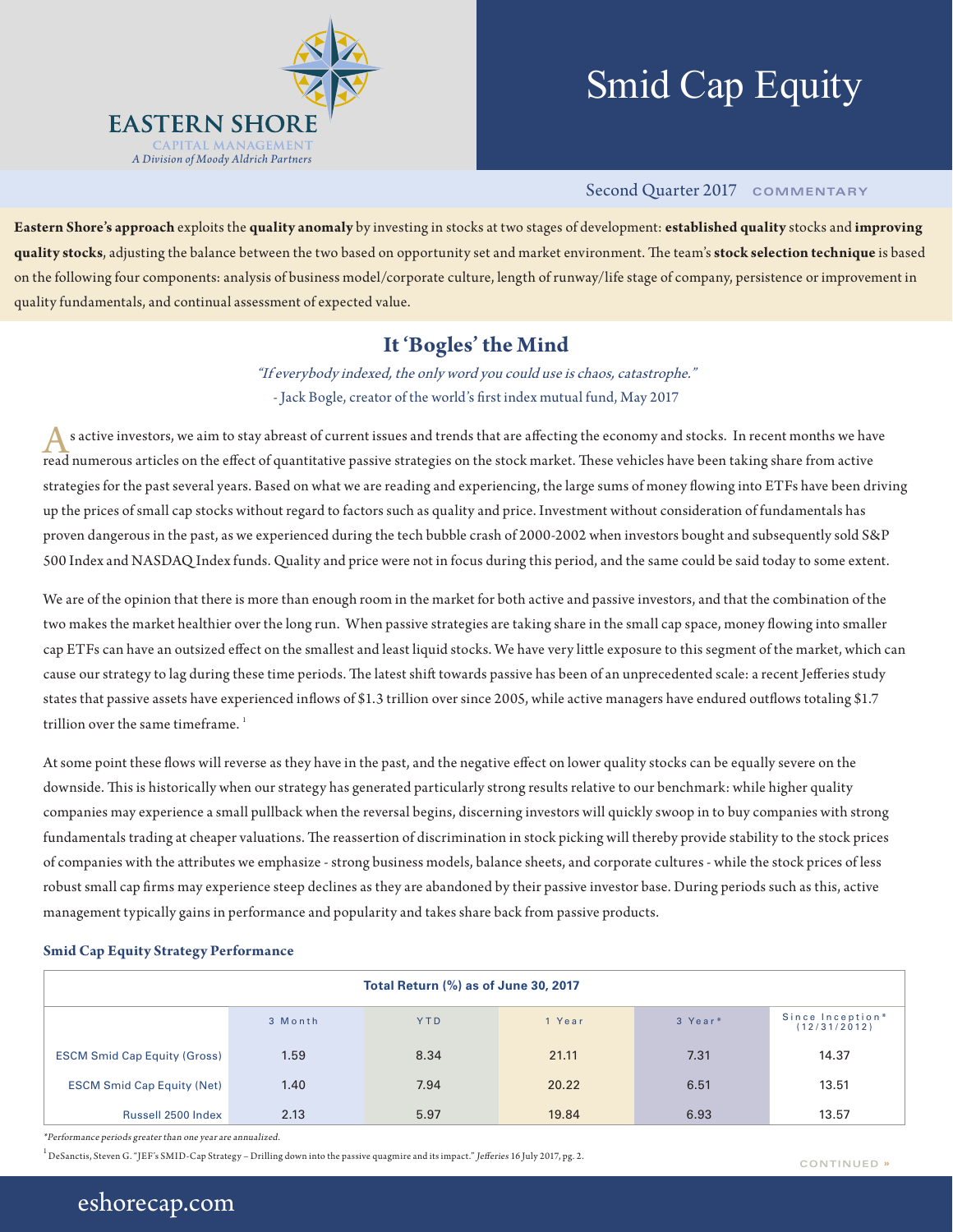

The Eastern Shore Smid Cap Strategy posted a return of 1.6% gross of fees (1.4% net) for the quarter vs. 2.1% for the index. While factors such as market cap and return on equity were strong drivers of performance during the previous four quarters, these characteristics exerted relatively little influence on performance during the second quarter. Higher price-to-book stocks outperformed the lowest price-to-book stocks which had dominated in much of 2016, but this had little impact on the strategy's relative performance.

Investors continued to exercise greater selectivity during the second quarter, resulting in low correlations among stocks and high dispersion among sectors and industries. Leadership at the sector and industry level pivoted sharply during the quarter: for example, Technology was the strongest performing sector in the Russell 2500 during the month of May, yet delivered a negative return during the month of June when the Russell 2500 was up 2.5%. Our process is designed to deliver outperformance over the long term rather than to capitalize on tactical trading, so this reversal did not prompt any major shifts in positioning.

The strongest contributors to the strategy's relative performance during the quarter were the Real Estate and Consumer Staples sectors, each of which contributed over 50 basis points of positive relative return. Within Real Estate, the strategy benefitted from double-digit returns from three out of its four holdings in this sector. The strategy has remained underweight in REITs over the past several quarters given valuations and the interest rate environment, but holds a few that stand out in terms of their strong fundamentals. Terreno (TRNO) represents one such holding: the company owns distribution centers in six major metropolitan areas in the U.S., and is strongly leveraged to the trend towards growth in online shopping. The team added to this position in April, and was rewarded when the company performed strongly during the quarter given investors' focus on the "Amazon Effect." We maintain exposure to this improving quality holding as we believe it has the potential for additional upside.

The Consumer Staples sector also benefitted from a holding being acquired during the quarter: in late April pre-packaged sandwich and snack producer Advance Pierre Food Holdings (APFH) announced that it was being acquired by Tyson Foods for a significant premium. As we have noted in the past, established and improving quality holdings often attract the attention of strategic buyers and larger competitors, contributing to the strategy's outperformance over time.

The Health Care sector had a neutral impact on relative performance for the quarter, but has been a significant driver of relative results over the past few years. The strategy has benefitted in particular from two themes we have been emphasizing among drug companies: outsourcing and heightened FDA approval rates driven by improved science and exciting and promising new therapies. Several holdings leveraged to these themes were up over 20% for the quarter.

The most significant sector detractors for the quarter were Technology and Producer Durables. Within the Technology sector, the team has emphasized holdings in the laser and semiconductor industries. The strategy's laser-related holdings performed strongly during the month of May, as did many of the strategy's semiconductor-related holdings. Several of these holdings gave back some of these gains during June, when the Technology sector significantly lagged the overall smid cap market.

Weakness in the Energy sector affected several Producer Durables holdings, detracting from relative performance in this segment. H&E Equipment Services (HEES) represents a good example of a Producer Durables holding that faced Energy-related headwinds during the second quarter. Although the company posted positive earnings during the quarter, the company's stock price is strongly correlated to the price of crude oil, which dropped significantly. The firm has about 20% revenue exposure to energy, and this segment has actually stabilized to slightly improved recently. The drop in the price of crude was the main factor driving the company's stock price performance during the quarter.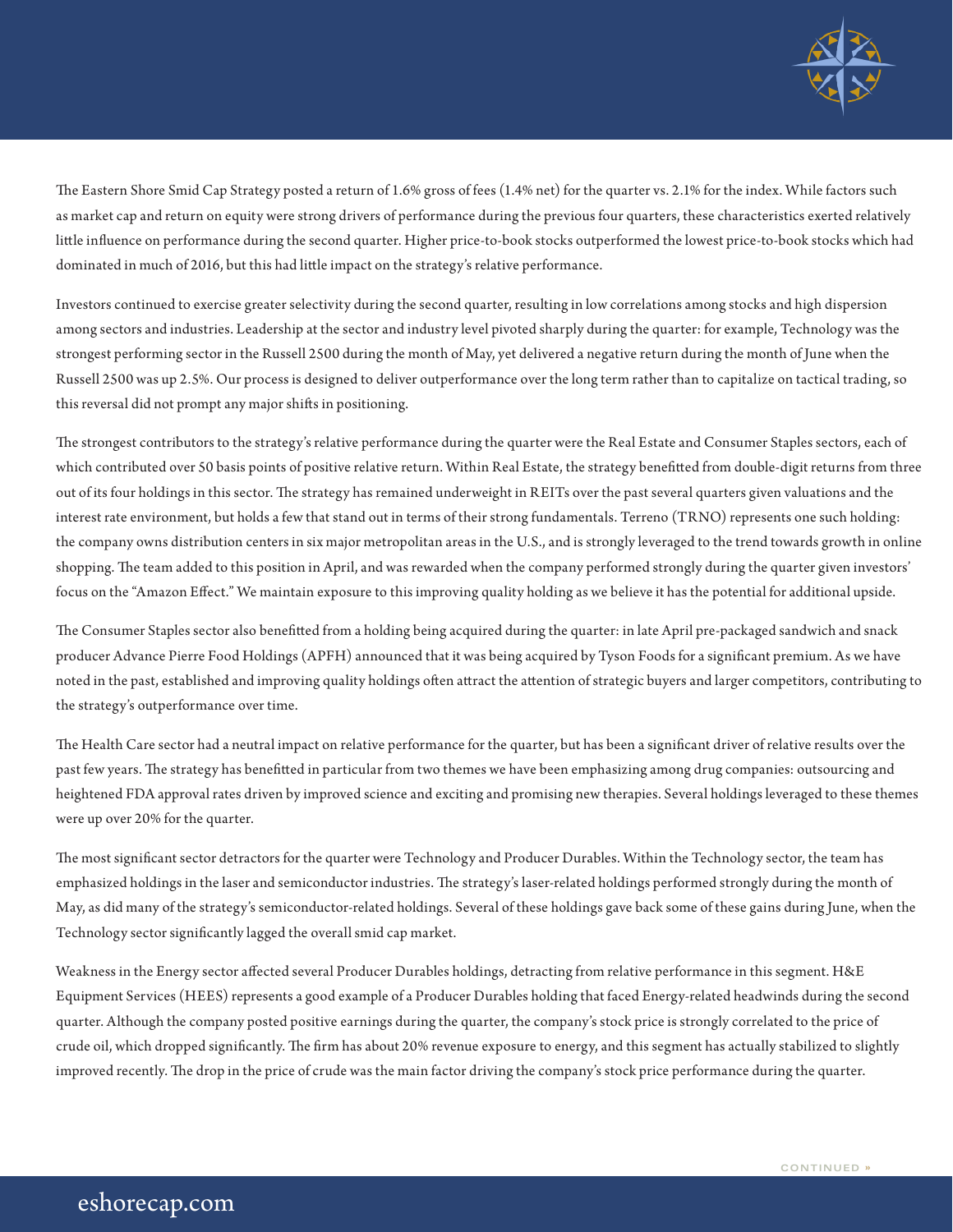

| Q2 Top 5 Contributors                           |                    |                            |  |  |  |
|-------------------------------------------------|--------------------|----------------------------|--|--|--|
| <b>Security</b>                                 | Avg. Weight<br>(%) | <b>Contribution</b><br>(%) |  |  |  |
| Coherent, Inc. (COHR)                           | 1.13               | 0.57                       |  |  |  |
| <b>Exact Sciences Corporation (EXAS)</b>        | 0.59               | 0.51                       |  |  |  |
| AdvancePierre Foods Holdings, Inc. (APFH)       | 0.93               | 0.49                       |  |  |  |
| <b>American Woodmark Corporation (AMWD)</b>     | 1.96               | 0.46                       |  |  |  |
| <b>Marriott Vacations Worldwide Corp. (VAC)</b> | 1.17               | 0.41                       |  |  |  |

| Q2 Top 5 Detractors |  |
|---------------------|--|
|---------------------|--|

| <b>Security</b>                       | Avg. Weight<br>(%) | <b>Contribution</b><br>(%) |
|---------------------------------------|--------------------|----------------------------|
| Oasis Petroleum Inc. (OAS)            | 0.55               | $-0.31$                    |
| Ensco plc (ESV)                       | 0.37               | $-0.28$                    |
| Smart Sand, Inc. (SND)                | 0.52               | $-0.26$                    |
| <b>Microsemi Corporation (MSCC)</b>   | 1.85               | $-0.25$                    |
| Forum Energy Technologies, Inc. (FET) | 0.56               | $-0.21$                    |

### **Outlook**

The U.S. economy has followed a similar pattern the past several years: the first quarter has been seasonally weak, with the following quarters improving. We appear to be seeing this pattern playing out again in 2017. The June Manufacturing and Services indices released the first week of July point to a solid expanding economy. Recent housing data points continue to trend positively. Barring the unexpected, we anticipate another year of 2 – 2.5% GDP growth. To the extent that we get some fiscal stimulus approved such as tax reform and regulatory reform there are risks to the upside.

We had the opportunity to spend time with several management teams during the quarter at conferences and on the phone. The overall consensus is that they are more confident than they have been for a while. Business is good, companies are seeing more opportunity, and their customers in general are feeling more confident. They expect that this will translate into increased sales in the coming months.

The valuation of the market as a whole is challenging, but as active managers we do not have to own the market and we can choose companies that present the most compelling mix of quality, valuation and opportunity. As long as interest rates stay low by historical standards and we have the potential for pro-growth policies being enacted it appears unlikely that the U.S. equity market will experience a huge correction in valuation.

We continue to monitor geo-political risks, with particular focus on North Korea, Russia, the Chinese economy, and global terrorism. Political issues in the U.S. could also create volatility and opportunity – Fed policy, tax reform, healthcare reform and regulatory reform remain in focus. We are watching developments in Washington D.C. and are continually evaluating the implications they may have on our portfolio.

Going into the third quarter we will continue to manage the Smid Cap Equity strategy as we have since Eastern Shore's formation, by identifying high and improving quality businesses and buying them at reasonable prices.

Thank you for your support of Eastern Shore; as always, we welcome your feedback and questions.

CIO, Partner & Portfolio Manager Partner, Portfolio Manager Partner, Portfolio Manager *rbarringer@eshorecap.com jobrien@eshorecap.com swestwood@eshorecap.com*

**ROBERT C. BARRINGER, CFA JAMES M. O'BRIEN, CFA SARAH L. WESTWOOD, CFA, CMT**